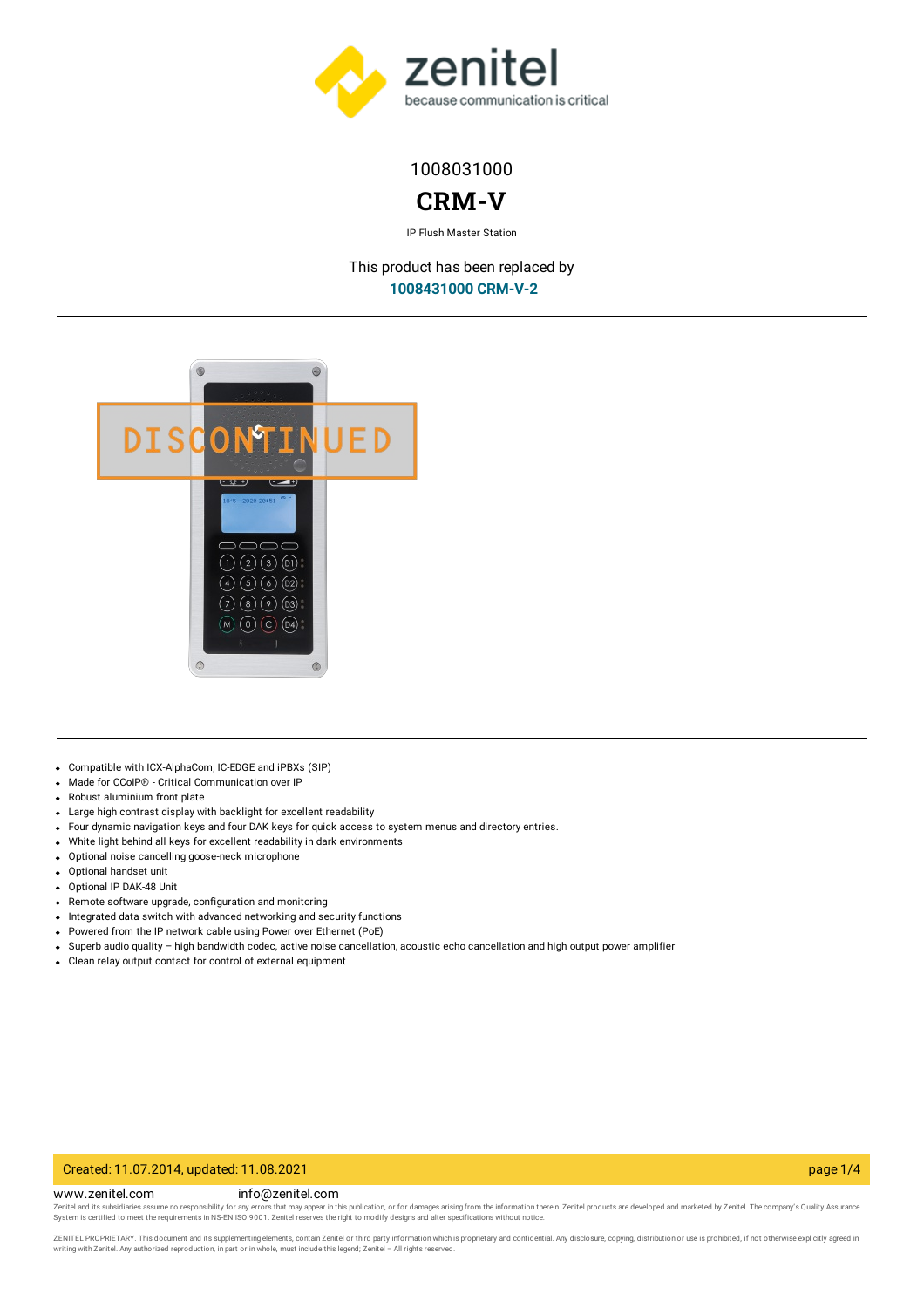### **DESCRIPTION**

### **THIS PRODUCT HAS BEEN REPLACED BY [1008431000](https://www.zenitel.com/product/crm-v-2) CRM-V-2**

The CRM-V is an IP control room intercom intended for use in control and guard rooms. The station features a large high contrast display with adjustable backlight and up to 8 lines with 20 characters. The station has four direct access keys. Each key has a red and a green LED to show status.

The IP station supports open standards and is compatible with ICX-AlphaCom, IC-EDGE and iPBXs using SIP technology. When working in ICX-AlphaCom mode, the IP station supports special services only available using the Vingtor-Stentofon CCoIP protocol, AlphaCom server. Examples of services are emergency broadcast with volume override, CCTV integration, call priority, and AlphaNet multisite networking and event scripting.

Like all Vingtor-Stentofon stations, this IP flush station features superb audio quality. This is enabled through a set of advanced technologies such as active noise filtering, acoustic echo cancellation, wide band audio codec, and high power audio outputs. The IP station has an integrated managed data switch providing advanced networking and security features. The integrated switch provides support for:

- Protection from unwanted access Protection from unwanted access
- Quality of Service (QoS) by managing data traffic
- Increased system availability through redundant LAN infrastructure
- Cost efficient installation by providing shared network connections

To provide maximum availability the station comes with advanced supervision functions. The station line test will detect if there is any faults in the network or station electronics. In addition the station supports tone test, testing the complete transmission path including microphone and speaker. The status of the stations is reported to AlphaWeb as well as to 3rd party management systems using SNMP, Syslog or OPC.

See also: additional documentation on wiki.zenitel.com

### **SPECIFICATIONS**

#### **GENERAL**

| Dimensions (WxHxD)                                                               | 125 x 280 x 33 mm                                                                                                                                                      |
|----------------------------------------------------------------------------------|------------------------------------------------------------------------------------------------------------------------------------------------------------------------|
| Weight                                                                           | $0.63$ kg                                                                                                                                                              |
| <b>Temperature Range</b>                                                         | -15°C to +50°C                                                                                                                                                         |
| Relative humidity                                                                | < 95% not condensing                                                                                                                                                   |
| User interface                                                                   | Backlit graphical display, 35 mm x 68 mm, 4 function keys, 4 programmable direct access keys (DAK),<br>Green/Red status, LED per DAK, Full keypad, Call indication LED |
| Power                                                                            | Power over Ethernet, IEEE 802.3 a-f, Class 0, Local power 19 - 27 VDC, Idle 4W, max. 8W                                                                                |
| Connectors                                                                       | RJ45 (Ethernet) - RJ11 (Handset & Headset), Pluggable screw terminals (I/O local power)                                                                                |
| Remote control Max. switching capacity, Max. voltage<br>relay, Max current relay | 3 digital inputs, 1 relay output and one logical output, 30W DC, 60V DC, 1A DC                                                                                         |
| <b>SIP</b>                                                                       | RFC 3261, SIP Info (DTMF), RFC 2833 (DTMF)                                                                                                                             |
| IP protocols                                                                     | IIP v4 - TCP - UDP - HTTPS - TFTP - RTP - RTCP -DHCP - SNMP - DiffServ - TOS - STENTOFON CCoIP® - SIP                                                                  |
| <b>LAN protocols</b>                                                             | Power over Ethernet (IEEE 802.3 a-f), VLAN (IEEE 802.1pq), Network Access Control (IEEE 802.1x), STP (IEEE<br>802.1d), RSTP (IEEE 802.1d-2004)                         |
| Audio technology                                                                 | Telephony 3.4kHz (G.711), Wideband/HD Voice (G.722), Active noise filtering, Acoustic echo cancellation, Open<br>duplex, Volume override                               |
| Audio output                                                                     | 1.5 Watt - 75 dB @ 1 m from speaker                                                                                                                                    |
| Management and operation                                                         | HTTPS (Web configuration), DHCP and static IP, Remote automatic software upgrade, Centralized monitoring,<br><b>Status LED</b>                                         |
| Advanced features                                                                | Dual port managed data switch supporting VLAN and network access control                                                                                               |
| Compliance                                                                       | CE and FCC Part 15                                                                                                                                                     |
| Certificates                                                                     | UL 60950-1, cUL 60950-1, CB to IEC 60950-1                                                                                                                             |
| IP Rating                                                                        | $IP-32$                                                                                                                                                                |
|                                                                                  |                                                                                                                                                                        |

### Created: 11.07.2014, updated: 11.08.2021 page 2/4

www.zenitel.com info@zenitel.com

Zenitel and its subsidiaries assume no responsibility for any errors that may appear in this publication, or for damages arising from the information therein. Zenitel products are developed and marketed by Zenitel. The com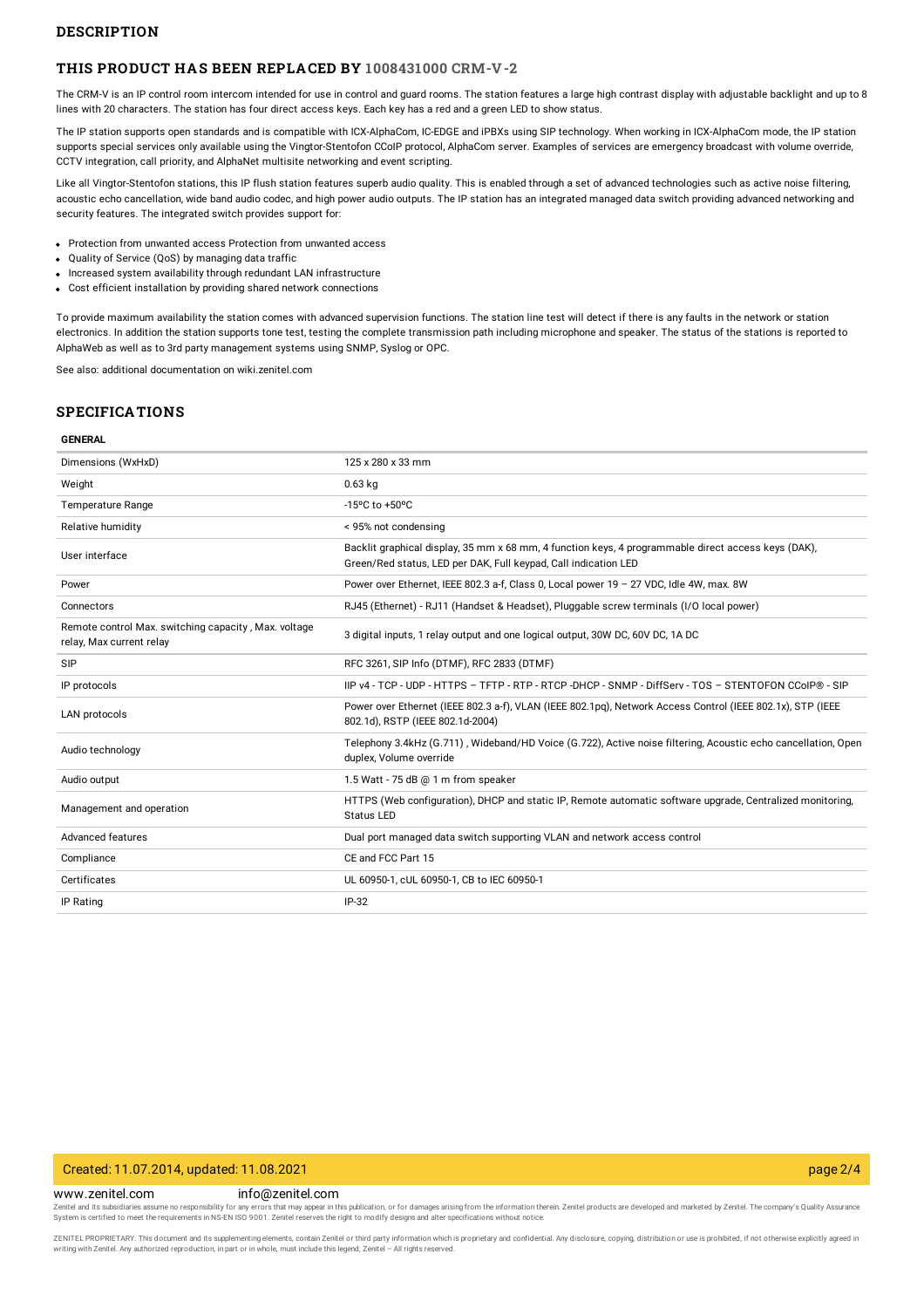# **TECHNICAL DIMENSIONS**



### Created: 11.07.2014, updated: 11.08.2021 page 3/4

www.zenitel.com info@zenitel.com

Zenitel and its subsidiaries assume no responsibility for any errors that may appear in this publication, or for damages arising from the information therein. Zenitel products are developed and marketed by Zenitel. The com